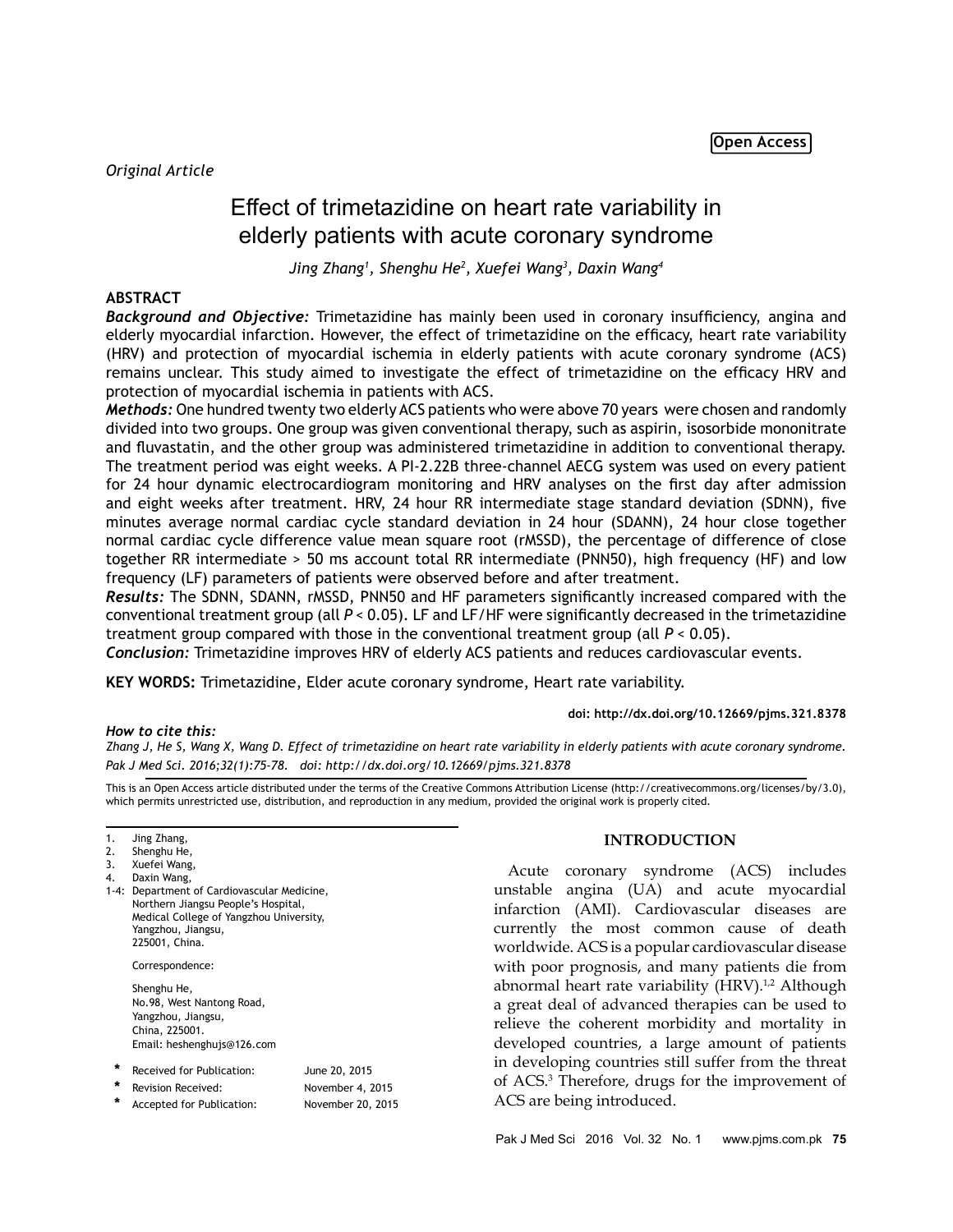Jing Zhang et al.

Trimetazidine, with its chemical name trimetazidine, 3-KAT depressantia, is an antiheart muscle ischemia drug that has mainly been used in coronary insufficiency, angina and elderly myocardial infarction. Previous studies have reported that trimetazidine can accommodate autonomic nerve function, recover heart function, improve the condition of heart muscle ischemia and increase the stability of coronary heart disease (CHD).4–7 Moreover, other studies showed that trimetazidine can reduce tissue damage caused by oxidation and tissue fibration,<sup>8-10</sup> as well as decrease intracellular acidosis caused by the lipometabolism and anaerobic metabolism of ischemic cells.<sup>11</sup> Trimetazidine is also believed to reduce restenosis after stenting and occurrence of other cardiovascular events.12,13

In addition, trimetazidine can ameliorate the prognosis of ACS by interfering with HRV.14 HRV with no traumatic occlusion is a novel method to quantitatively assess heart autonomic nervous system function and diagnose CHD.15 This technique has been used in many cardiovascular diseases. Abnormal HRV in patients with USTEMI can lead to a high mortality.16 Besides, some reports showed that abnormal HRV is one of the causes of the increase in the morbidity and mortality of cardiovascular diseases.17 We observed the curative effect and changes before and after medication with trimetazidine and conventional therapy to 122 elderly ACS patients from January 2013 to December 2014.

### **METHODS**

One hundred twenty two elderly patients with ACS (age: 70 years and above) were selected in this study from January 2013 to December 2014. The inclusion criteria were patients with UA and non-AMI (consistent with ACC/AHA<<UA and AMI treatment guidelines>>(2000) in the UA and AMI diagnostic criteria), representative chest pain for 10 minutes or above 24 hour prior to hospitalisation, electrocardiogram change, increase in heart muscle necrosis marker (phosphocreatine kinase isoenzyme (CK-MB) and treponin) and 70 years old or above. The average contractive pressure of patients was 132±17 mmHg, and the average diastolic pressure of patients was 83±10 mmHg. All 122 patients were divided into the trimetazidine group and conventional therapy group. The trimetazidine group comprised 58 patients (38 UA cases (65.5%) and 20 AMI cases (52.6%)). In this group, 31 were men (53.4%) and 27 were women (46.6%). The average age in the trimetazidine group was 78±7 years. The conventional therapy group comprised 64 patients (36 UA cases (56.3%) and 28 AMI cases (43.8%)). In this group, 30 were men (46.9%) and 34 were women (53.1%). The average age in the conventional therapy group was 79±6 years. No obvious differences in sex, age and concomitant disease were found between the two groups. The study was approved by the Medical Ethics Council of Medical College of Yangzhou University.

*Methods:* The patients in the conventional therapy group were given aspirin, isosorbide mononitrate and fluvastatin for eight weeks. The patients in the trimetazidine group were given aspirin, isosorbide mononitrate and fluvastatin for eight weeks, with the addition of trimetazidine (20 mg). Trinitrate was used by the hypoglossus to relieve symptoms if chest pain remained obvious during medication. *Observation indicatrix:* A PI-2.22B three-channel AECG system (PI Company, USA) was used for 24 hour ambulatory blood pressure monitoring and HRV analyses of the patient on the first day after admission and eight weeks after treatment. HRV was deployed by time domain and frequency domain. Time domain: (1) SDNN: 24 hour RR intermediate stage standard deviation; (2) SDANN: five minutes average normal cardiac cycle standard deviation in 24 hour; (3) rMSSD: 24 h close together normal cardiac cycle difference value mean square root; (4) PNN50: the percentage of difference of close together RR intermediate > 50 ms account total RR intermediate. Frequency domain: low frequency power (LF), high frequency power (HF), ratios of low frequency power/ high frequency power (LF/ HF).

*Statistical analysis:* Data are presented as the mean  $\pm$  standard deviation (SD). A P value of 0.05 or less was considered statistically significant. Differences before and after medication were evaluated using matched-pairs t-test. Changes in the data between the two groups before and after medication were analysed by t-test.

## **RESULTS**

The clinical symptoms of patients with UA and NSTEMI were relieved, ST segment depression was improved and the extent of myocardial ischemia was significantly reduced in the trimetazidine treatment group compared with those in the conventional therapy group. Table-I. The clinical symptoms of patients in the trimetazidine treatment group were clearly better than those in the conventional treatment group. HRV time domain and frequency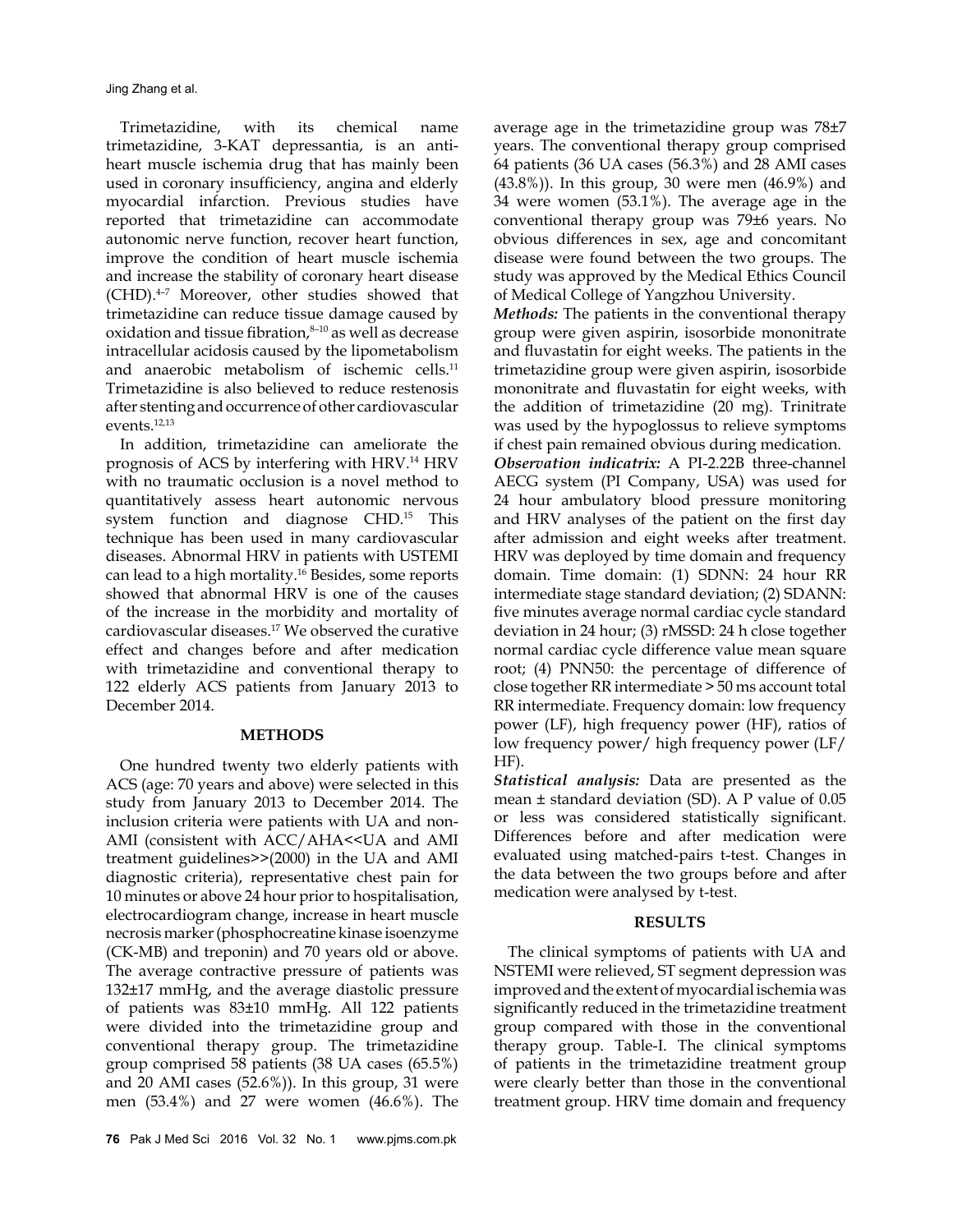|                         | Trimetazidine group (58 cases) |                               |                   | Conventional therapy group (64 cases) |  |
|-------------------------|--------------------------------|-------------------------------|-------------------|---------------------------------------|--|
|                         | Before medication              | After medication              | Before medication | After medication                      |  |
| SDNN (ms)               | $155 + 27$                     | $235 \pm 41 \cdot ^{4\Delta}$ | $151 \pm 26$      | $155 + 22$                            |  |
| SDANN (ms)              | $142+22$                       | $156 \pm 27^{\ast \Delta}$    | $141\pm 26$       | $145+23$                              |  |
| $rMSSD$ (ms)            | $97 + 32$                      | $145 \pm 50^{*4}$             | $99 + 31$         | $120 \pm 58$ *                        |  |
| PNN50 (%)               | $20.5 \pm 17.8$                | 27.7±22.7*                    | $20.0 \pm 17.7$   | $22.6 \pm 20.4$                       |  |
| $LF$ (ms <sup>2</sup> ) | $572 + 95$                     | $426 \pm 91^{\ast \Delta}$    | 568±88            | 558±97                                |  |
| HF(ms <sup>2</sup> )    | $110+42$                       | $132+32*$                     | $107 + 25$        | 111±26                                |  |
| LF/HF                   | $2.47 \pm 0.68$                | $1.36 \pm 0.58^{\ast \Delta}$ | $2.54 \pm 0.77$   | $2.41 \pm 0.67$                       |  |

Table-I: HRV change before and after therapy in two groups patients.

\*P<0.05, compared with before medication in the trimetazidine group;

ΔP<0.05, compare with after medicatine in conventional therapy group.

domain significantly improved in the trimetazidine treatment group compared with those in the conventional therapy group.

#### **DISCUSSION**

ACS, which includes unstable angina, non-STelevation myocardial infarction and ST-segment elevation myocardial infarction, is a syndrome of a group of CHDs. This group includes coronary atherosclerosis plaque rupture, haemorrhage, thrombosis, coronary spasm, severe stenosis, trauma and mezzanine as the basic pathophysiological characteristics, with the common characteristics of necrosis or acute myocardial ischemia caused by increasing myocardial consumption of oxygen, leading to hyperpyrexia, severe anaemia and hyperthyroidism. At present, the treatment of ACS includes anticoagulant therapy, inhibiting platelet aggregation, vasodilators, anti-myocardial ischemia, reducing blood fat, stabilising plaque, improving myocardial remodelling, preventing sudden death and reduction of risk factors.

The mechanism of trimetazidine affecting the metabolism of cardiac ischemic cells is to inhibit the oxidation of fatty acid phosphate by activating pyruvate dehydrogenase, transfer oxidative substrate from fatty acids to glucose, promote the use of glucose, improve the energy efficiency of cardiac cells and lower the side effects of fatty acid oxidation. In addition, trimetazidine can interfere with phospholipid metabolism, which remarkably improves 3-inositol utilisation and enhances the conversion rates of membrane phospholipids.18 The stability of its membrane structure is maintained under hypoxia. The dose of trimetazidine does not affect hemodynamic stability, heart rate, blood pressure and speed-pressure multiplication, and it exerts no negative inotropic effect. The results showed that trimetazidine could relieve the clinical

symptoms of patients with UA and NSTEMI, improve ST segment depression and reduce the extent of myocardial ischemia. In our study, the clinical symptoms of patients with UA and NSTEMI were obviously relieved in the trimetazidine treatment group compared with those in the conventional therapy group.

HRV is an indicator that has been raised recently to forecast cardiovascular events and sudden cardiac death. All indicators about HRV were defined by special reports published in Circulation in 1996. The time–domain indicators SDNN, which mainly reflects parasympathetic and sympathetic tension; rMSSD; PNN50, which reflects vagal tone and is associated with rapid changes in heart rate; and PNN50 decreased with the reduction in vagal tone. SDANN reflects sympathetic tension, which was associated with the slow changes in heart rate. The value of SDANN increased with increasing sympathetic nervous tension. HF is associated with vagus nerve activity, and LF is associated with sympathetic nervous activity. LF/HF is an indicator that comprehensively reflects the balance of the vagus nerve and sympathetic nervous system. Excitement of the sympathetic nervous system can reduce the ventricular fibrillation domain, whereas that of the vagus nerve can improve the ventricular fibrillation domain. Once the regulation of the autonomic nerve to the heart is low, particularly under low vagus activity, the electrical stability of cardiac cells decreases and the ventricular fibrillation domain weakens, thereby triggering fatal arrhythmia.19 Therefore, measuring HRV has significant value for assessing nervous tension in elderly patients with ACS. Moreover, trimetazidine can improve the prognosis of ACS by improving HRV.

Topal E et al. treated 48 patients of slow coronary blood flow with trimetazidine.<sup>20</sup> They also